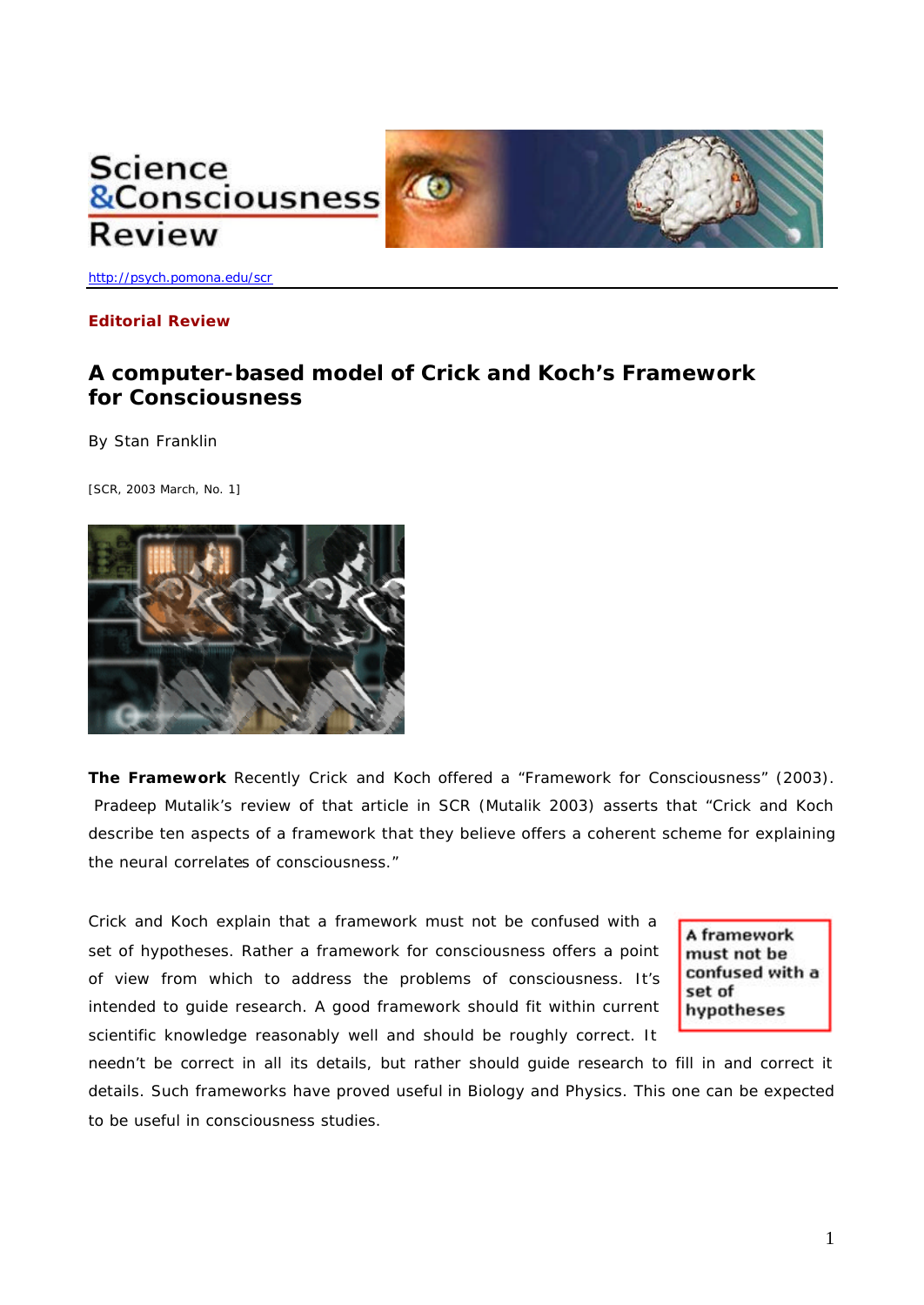Frameworks, by their very nature contain large gaps that can be filled with the results of later research. They can also be filled, temporarily, by hypotheses derived from cognitive models to give more specific guidance to research than does the framework itself. In this case, hypotheses from the IDA model of consciousness and cognition can serve to clarify some aspects of this framework and to flesh out others.

**The IDA Model** IDA is a conceptual (and computational) model of cognition (Franklin & Graesser, A. 2001, Franklin 2002) implemented as a software agent (Franklin & Graesser, A. C. 1997). IDA "lives" on a computer system with connections to the Internet and various databases and does personnel work for the US Navy, performing all the specific personnel tasks of a human (Franklin 2001). In particular, IDA negotiates with sailors in natural language, deliberates, and makes voluntary action selections. She has been the subject of a prior SCR article, **"IDA on Will: It's no Illusion"**.

Based on Baars' Global Workspace Theory of consciousness (Baars 1988, 2002) the IDA model is also consistent with several other psychological theories. The IDA model fleshes out Global Workspace theory so as to yield a fine-grained functional account of the steps involved in perception, several kinds of memory, consciousness, context setting, and action selection. We refer to this particular sequence of steps as a *cognitive cycle.* as described in some detail in the attached text box (Baars & Franklin 2003 in press). The reader is encouraged to read through, or at least skim, the cognitive cycle text box now, and to refer back to it frequently while reading the rest of this article. More details on the various steps in the cycle can be found in the references, and in the previous SCR article mentioned above. Codelets are described just below

**The Cognitive Cycle** The IDA model hypothesizes that cognitive processing in humans, as in IDA, consists of rapid, continually repeated traversals through these cognitive cycles. The cycles will overlap so as to act somewhat in parallel, but will carefully maintain the seriality of consciousness. A full cognitive cycle may take on the order of 200ms to run. But due to overlapping and to

Cognitive processing in humans consists of rapid, continually repeated traversals through cognitive cycles

automaticity, which shortens the cycle, as many as a dozen cycles may be active during any given second. This cognitive cycling hypotheses implies that conscious contents come in discrete steps but rapidly enough to give the illusion of continuity.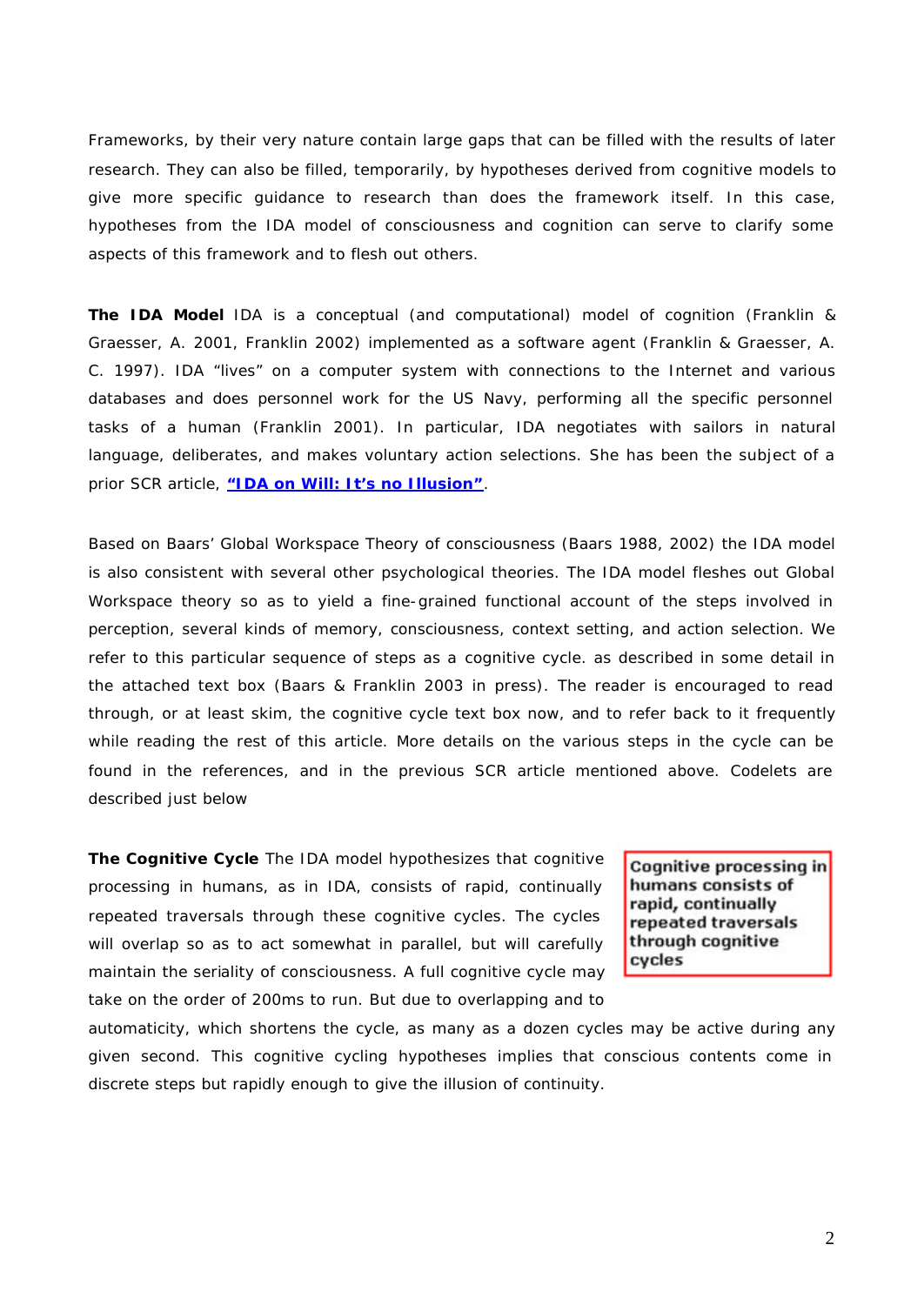Several of the steps in the cognitive cycle refer to codelets. Computationally a codelet is a small piece of code, a little program that performs one specialized, simple task. Codelets often play the role of demons waiting for a particular type of situation to occur and then acting as per their specialization. Codelets in the IDA model implement the processors postulated by global workspace theory. They may also correspond to Edeleman's neuronal groups (1987), Minsky's agents (1985) Jackson's demons (1987) and to Ornstein's small minds (1986). The notion of cognition being organized as this kind of a multi-agent system is widespread.

**The Framework and the IDA Model** In what follows the implications of IDA's cognitive cycling hypotheses for each of Crick and Kock's framework aspects will be discussed in turn. Quotes not otherwise identified will be from that very fine review and will be italicized. All in all, the IDA cognitive cycling hypotheses fits remarkably well into the Crick and Koch framework for consciousness, and serves to flesh it out with detailed functionality.

Keep in mind that the Crick and Koch framework is meant to guide research into the neural correlates of consciousness, and that it was developed with primate visual consciousness in mind. They also restrict their attention to processes occupying "…time periods on the order of a few hundred milliseconds, or at the most, several seconds…" This translates into one to a few tens of cognitive cycles.

The IDA cognitive cycling hypotheses fits remarkably well into the Crick and Koch framework for consciousness

**The homunculus**: *"…it is useful to think of the "front" or higher/executive part of the cortex … as looking at and interacting with the "back", or sensory part."* The IDA model would hypothesize that such looking and interacting happens over several consecutive cognitive cycles. Each individual cycle is largely, but by no means completely feedforward. Crick and Koch propose that humans are only conscious of sensory representations of their thought, not of the thoughts themselves. The IDA model concurs for the most part. For IDA, as we see in steps 4 and 5 of the cognitive cycle (CC4-consciousness-competition & CC5-broadcast, see text box), the contents of consciousness consist of the information carried by the member codelets of the winning coalition. These are for the most part sensory representations arising from the preconscious working memory buffer (CC2-percept-to-WM) or from the local associations (CC3-local-associations).

**Zombie modes**: *"These are response to sensory inputs that are rapid, transient, stereotyped and unconscious, and could be thought of as cortical reflexes…"* This mode is described in step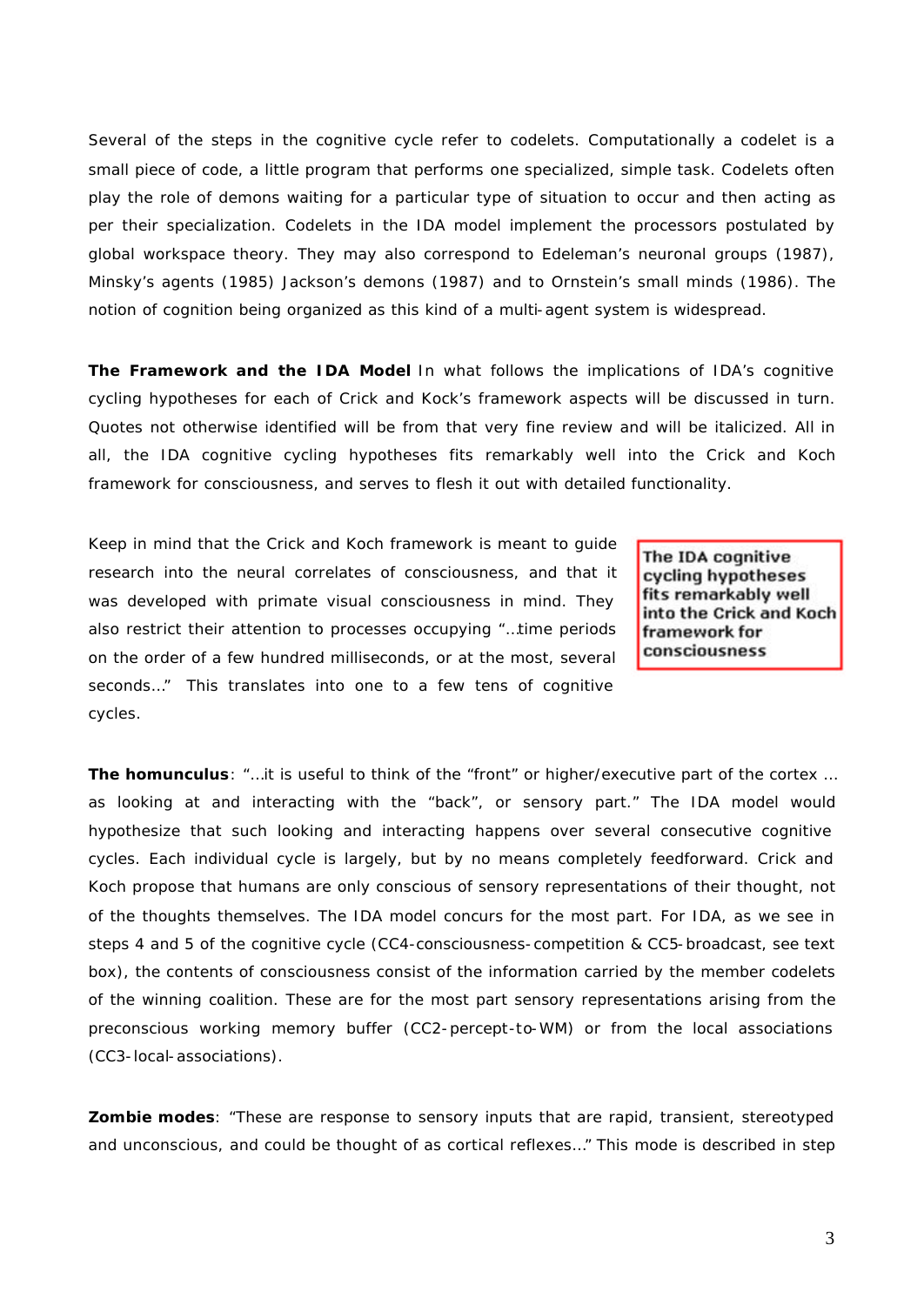1 of the cognitive cycle (CC1-perception). *"…conscious modes deal with broader, more elaborate and less stereotyped actions."* These conscious modes are implemented in CC5 broadcast and CC6-recruitment in each cognitive cycle.

**Coalitions of neurons**: *"…conscious experiences are sustained by shifting coalitions of neurons."* CC4-consciousness-competition describes the formation of such coalitions and the resulting competition for consciousness. Where Crick and Koch talk of competition among coalitions of neurons, the IDA model imposes more structure, coalitions of processors (codelets, cell assemblies). *"…at any moment, the winning coalition is somewhat sustained, and embodies what we are conscious of."* This occurs during CC5-broadcast.

**Explicit representations**: *"Every explicit conscious representation of a particular visual scene*  has a group of neurons responsible for it. If they are all lost by brain damage, then the subject *is unable to consciously perceive that aspect directly…"* CC4-consciousness-competition describes the role of attention codelets and information codelets in the organization of coalitions of codelets representing some particular conscious experience. The loss of an attention codelet responsible for organizing some particular type of conscious event would result in no further such events being experienced. The loss of information codelets would have more particular consequences. At an earlier step in the cognitive cycle, CC1b-perception describes the slipnet whose nodes extract meaning from incoming sensation. A missing node would result in certain types of stimuli not being recognized. Missing perception codelets from CC1a-perception would again have more particular consequences. Thus the IDA model suggests that there are two distinct ways for losses of sensory consciousness such as loss of color perception to occur. These would correspond to Crick and Koch's notion of the "back" and the "front" of the brain. Once again, there's good agreement between the framework and the IDA model, with the later providing more detail.

**The higher level first**: *"Neural activity first travels rapidly and unconsciously up the sensory hierarchy to a high level, and then starts to move backward down the hierarchy so that the*  first stages to reach consciousness are at the higher levels (e.g. showing the gist of the *scene). This activity then moves further backward to give the details of the scene."* In IDA this describes the passing of activation among the nodes of the slipnet described in CC1bperception.

**Driving and modulating inputs**: *"Inputs to a cortical neuron fall roughly into two broad classes: driving and modulating inputs. Driving inputs largely contact the basal dendrites, the*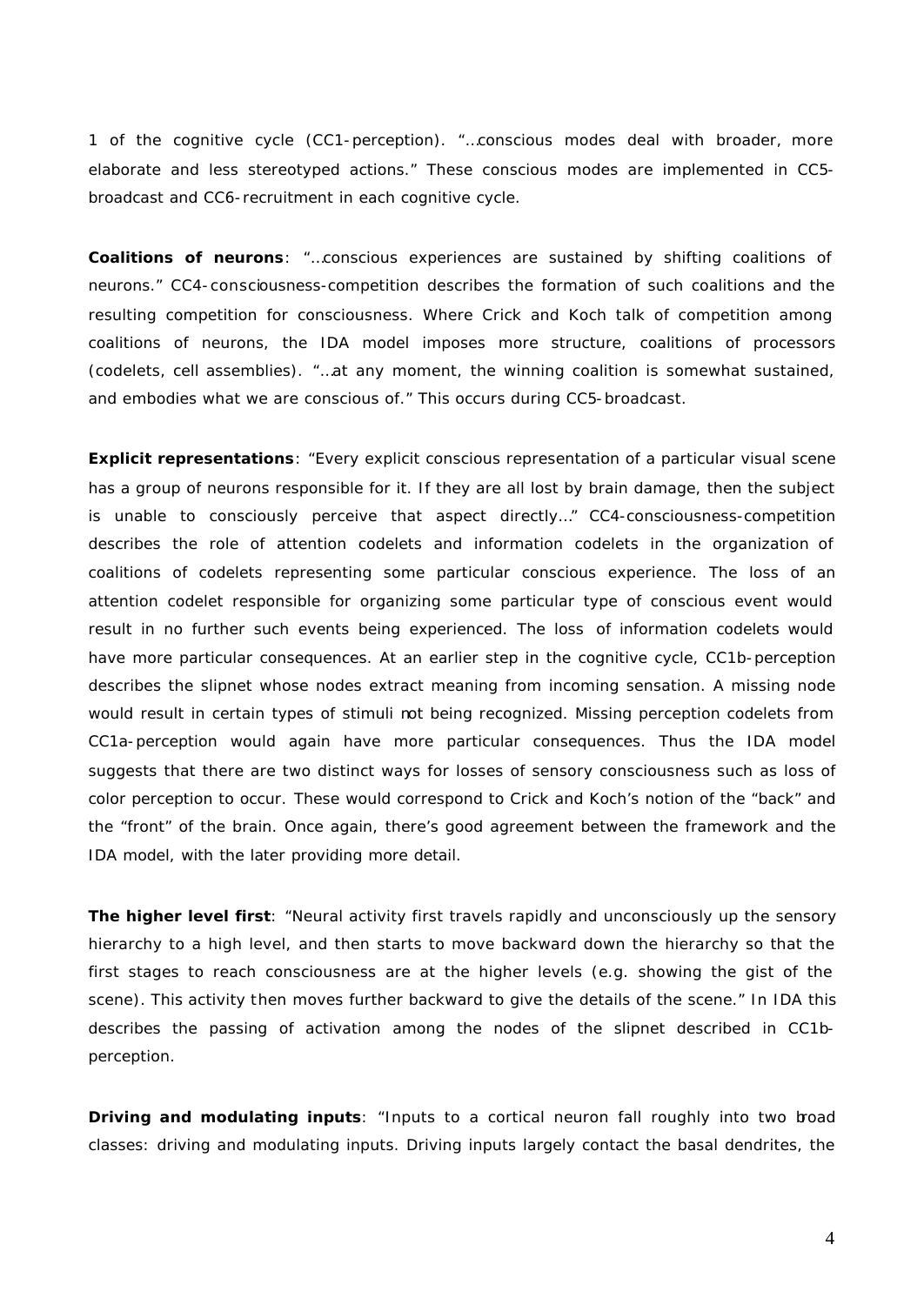*classical input branches of neurons, whereas modulatory inputs include back-projections and are largely to the apical dendrites."* There is nothing in the IDA model that sheds any additional light on this phenomenon.

**Snapshots**: *"Crick and Koch propose that conscious awareness is a series of static snapshots of shifting neuronal coalitions."* The IDA model makes precisely the same proposal with the contents of consciousness in CC5-broadcast of each cognitive cycle being one "snapshot."

*"The coalitions need to be above a certain threshold to be conscious, but the nature of that threshold is completely unknown. We do not even know whether it is quantitative (firing rates, firing in bursts) or qualitative (pyramidal cells projecting to the front of the brain)."* In the IDA model only a single coalition can win the competition for consciousness described in CC4 consciousness-competition. The winner is the most relevant, important, urgent coalition, that is, that coalition with the highest average activation among its constituent codelets. Perhaps, one day, this will be a testable hypothesis.

**Attention and binding**: *"Attention can be volitional and top-down … or saliency controlled and bottom-up."* The IDA model implements volitional decision making via James' ideomotor theory using one particular behavior stream (goal context hierarchy) in the behavior net operating over several cognitive cycles (see CC7-context-setting) (Franklin 2000). This includes voluntary decisions about what to attend to next. Saliency controlled attention (bringing to consciousness) occurs in single cognitive cycles.

*"In either case, attention can bias competition among developing coalitions."* Attention codelets do just that in CC4-consciousness-competition.

*"The idea of coalitions effectively finesses the "binding problem"—how different attributes of the same object are brought together—by stating that the 'binding' of the features of a single object/event is simply the co-membership in a particular coalition."* This is equally true as stated in the IDA model in CC4-consciousness-competition.

**Styles of firing**: "Synchronized firing may help a nascent coalition in its competition with other (nascent) coalitions. Such firing may not be needed once a successful coalition has reached consciousness." The IDA model has nothing to say about this aspect of the framework.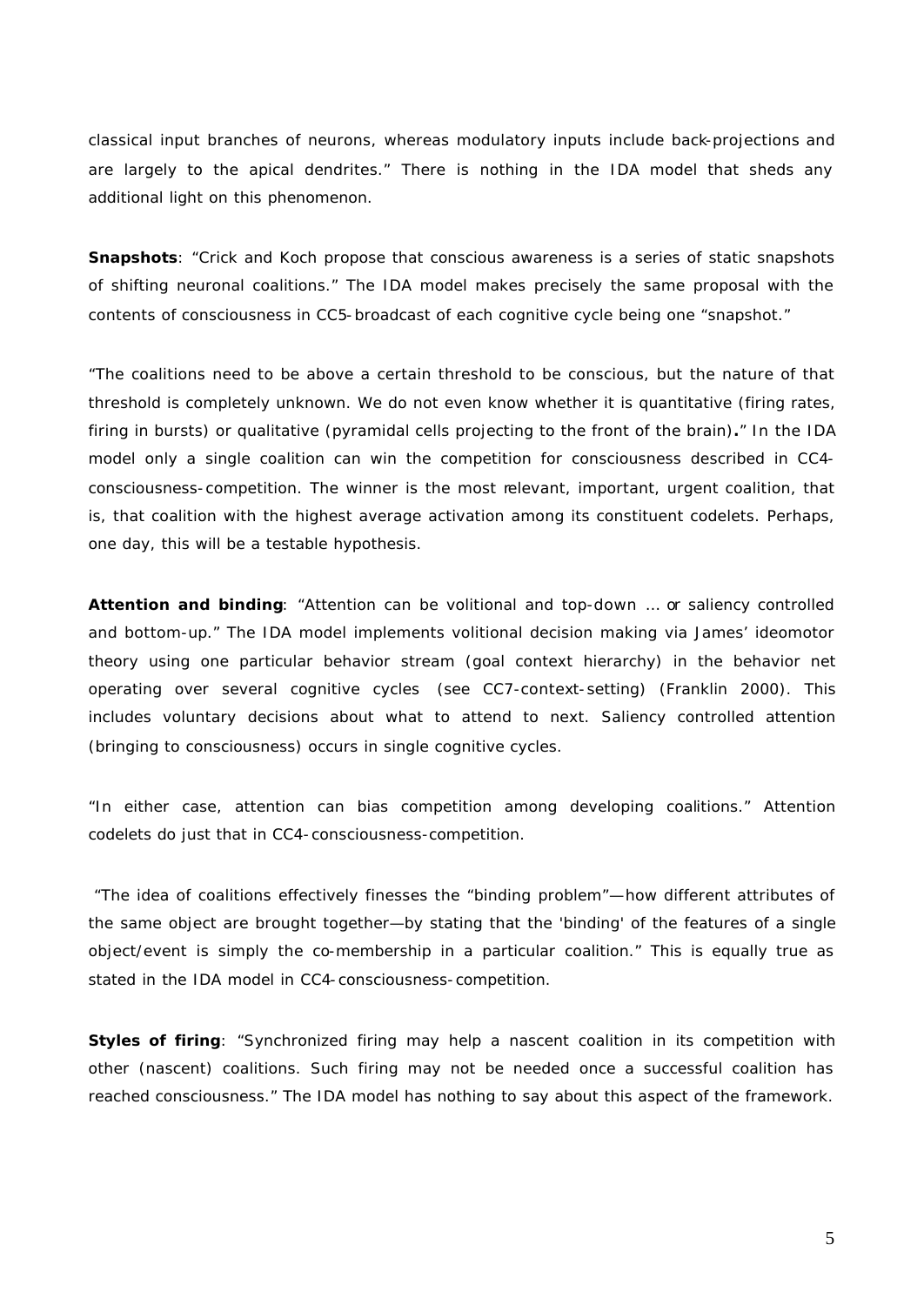**Penumbra and Meaning**: *"The firing of NCC neurons will influence many neurons that are not part of the NCC. Crick and Koch call this sphere of influence the 'penumbra'. This penumbra includes past associations, expected consequences, possible plans for movement associated with NCC neurons, and other aspects that serve to give meaning to the percept."*  The IDA model fleshes out this aspect of the framework. Past associations are implemented in long-term working memory (CC3-local-associations). Expectation is implemented by expectation codelets, a variety of attention codelet, described in CC6-recruitment and CC9 acting. Plans for movement are implemented as behavior streams (goal context hierarchies) as described in CC7-context-setting and CC8-action-selection. Not only are all these features of this aspect of the Crick and Koch framework present in the IDA model, but relationships between them are explored.

*"Crick and Koch speculate that the penumbra neurons may be the site of unconscious priming."* The role in IDA of the preconscious buffer and of long-term working memory in priming is described in CC4-consciousness-competition.

*"Other authors have called this 'fringe' consciousness, after William James."* The IDA model implements 'fringe' consciousness using particular 'fringe' attention codelets in CC4 consciousness-competition.

**Conclusion** As our trip through the ten aspects of the Crick and Koch framework has shown, there seems to be a remarkable concurrence between the aspects and the various steps in IDA's cognitive cycle. Though the IDA model adds nothing to two of the aspects, in each of the other cases it provides relatively detailed hypotheses about the functionality of the aspect and often about its structure. This concurrence between the framework and the model lends credence to both.

Copyright © 2003, S. Franklin

## **The IDA Cognitive Cycle**

1. PERCEPTION. Sensory stimuli, external or internal, are received and interpreted by perception creating meaning. Note that this stage is unconscious.

a. EARLY PERCEPTION: Input arrives through senses. Specialized perception codelets descend on the input. Those that find features relevant to their specialty activate appropriate nodes in the slipnet (a semantic net with activation).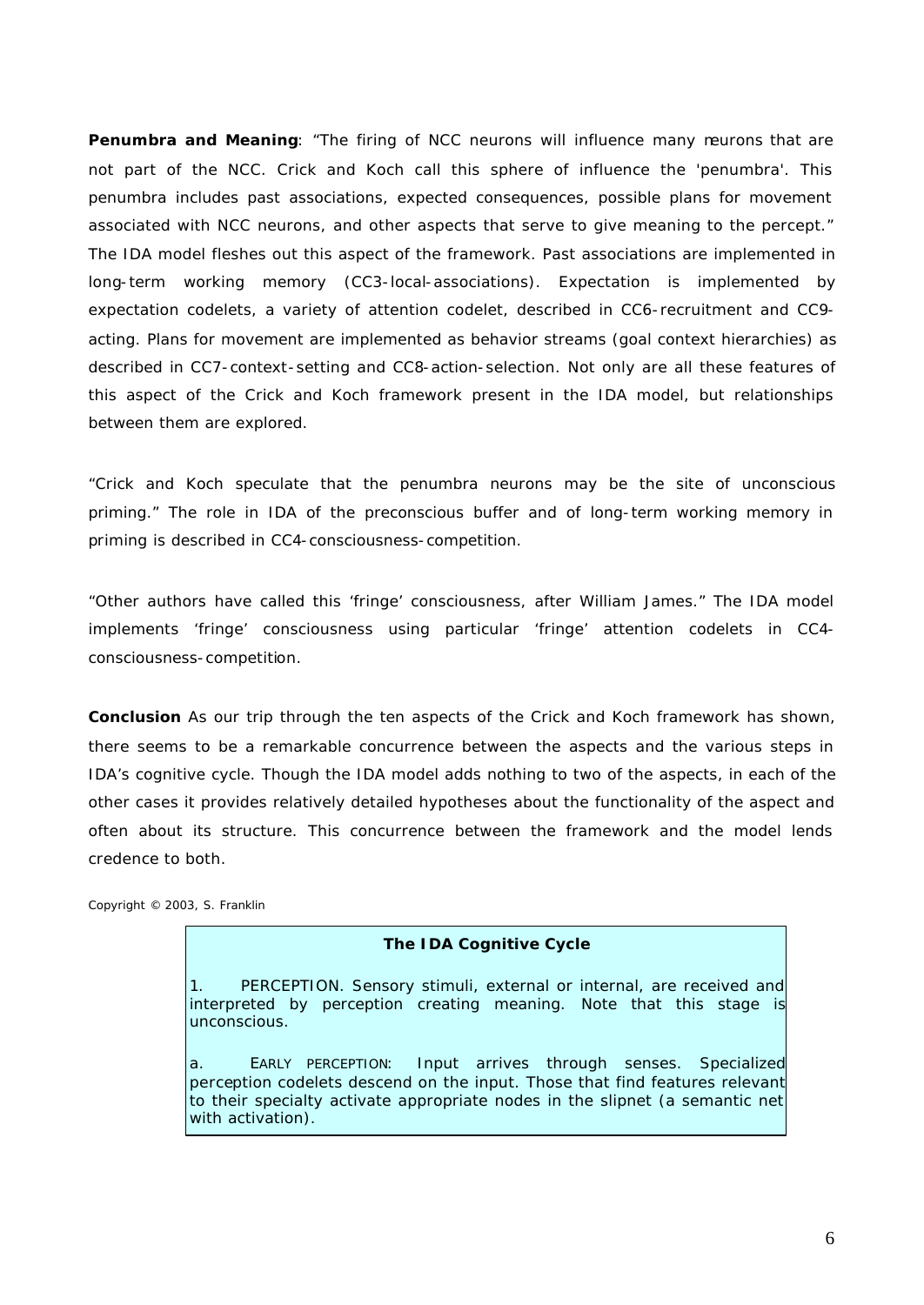b. CHUNK PERCEPTION: Activation passes from node to node in the slipnet. The slipnet stabilizes bringing about the convergence of streams from different senses and chunking bits of meaning into larger chunks. These larger chunks, represented by meaning nodes in the slipnet, constitute the percept.

2. PERCEPT TO PRECONSCIOUS BUFFER. The percept, including some of the data plus the meaning, is stored in preconscious buffers of IDA's working memory. These buffers may involve visuospatial, phonological, and other kinds of information.

3. LOCAL ASSOCIATIONS. Using the incoming perc ept and the residual contents of the preconscious buffers as cues, local associations are automatically retrieved from transient episodic memory and from long-term associative memory. The contents of the preconscious buffers together with the retrieved local associations form transient episodic memory and long term associative memory. Together these roughly correspond to Ericsson and Kintsch's long-term working memory (Ericsson & Kintsch 1995) and Baddeley's episodic buffer (Baddeley 1993).

4. COMPETITION FOR CONSCIOUSNESS. Attention codelets, whose job it is to bring relevant, urgent, or insistent events to consciousness, view long-term working memory. Some of them gather information, form coalitions and actively compete for access to consciousness. The competition may also include attention codelets from a recent previous cycle.

The activation of unsuccessful attention codelets decays, making it more difficult for them to compete with newer arrivals. However, the contents of unsuccessful coalitions remain in the preconscious buffer and can serve to prime ambiguous future incoming percepts. The same is true of contents of long-term working memory that aren't picked up by any attention codelet.

5. CONSCIOUS BROADCAST. A coalition of codelets, typically an attention codelet and its covey of related information codelets carrying content, gains access to the global workspace and has its contents broadcast. This broadcast is hypothesized to correspond to phenomenal consciousness.

The current contents of consciousness are also stored in transient episodic memory. At recurring times not part of a cognitive cycle, the contents of transient episodic memory are consolidated into long-term associative memory (Shastri 2002). Transient episodic memory is an associative memory with a relatively fast decay rate (Conway 2001). It is to be distinguished from autobiographical memory, a part of long-term associative memory.

6. RECRUITMENT OF RESOURCES. Relevant behavior codelets respond to the conscious broadcast. These are typically codelets whose variables can be bound from information in the conscious broadcast. If the successful attention codelet was an expectation codelet calling attention to an unexpected result from a previous action, the responding codelets may be those that can help to rectify the unexpected situation. Thus consciousness solves the relevancy problem in recruiting resources.